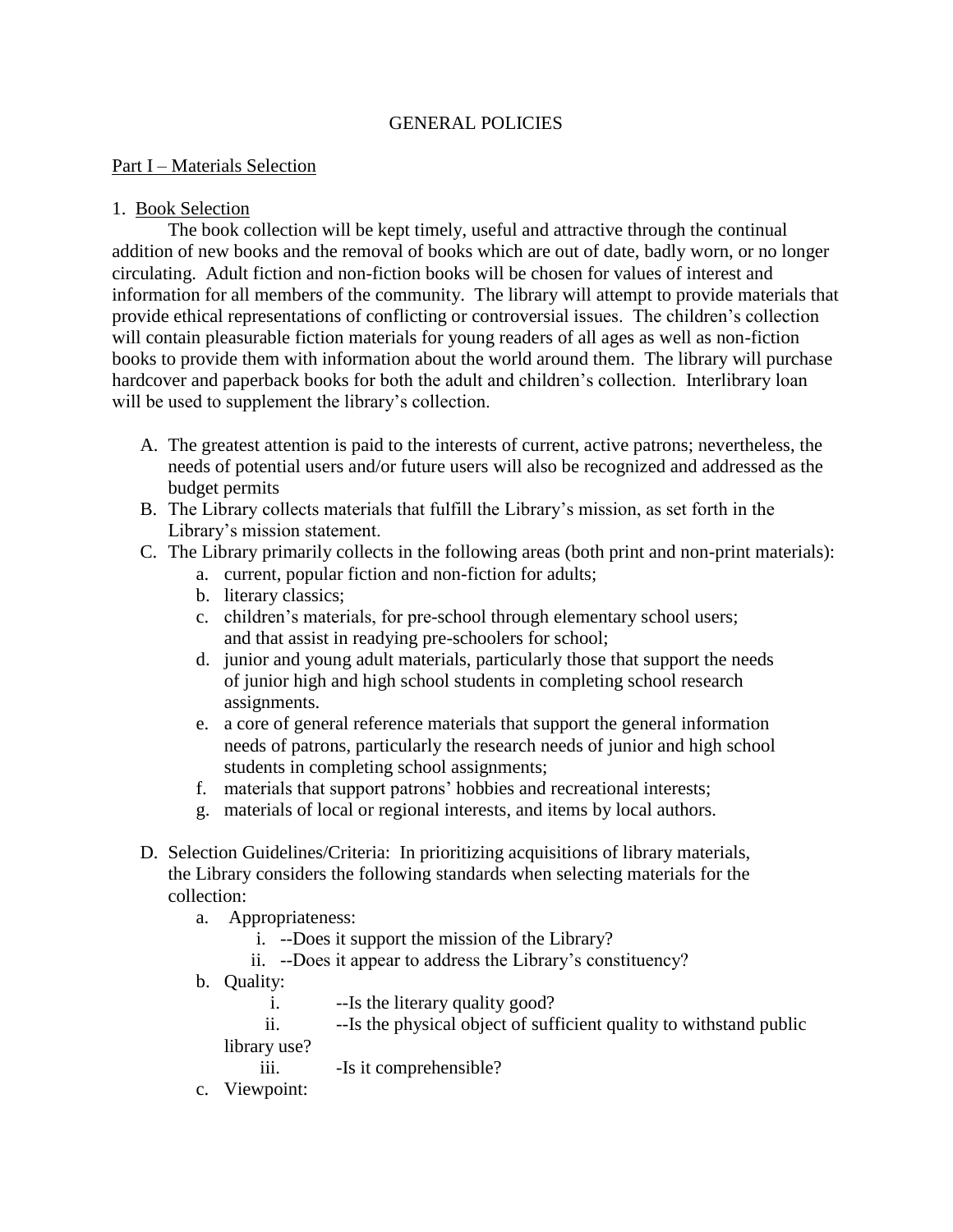- i. --Does the Library try to maintain a balance of viewpoints in its collection?
- d. Currency:
	- i. --Is the treatment of the subject up to date?
- e. Age appropriateness:
	- i. --Are the subject matter and target audience compatible?
- f. Physical appeal:
	- i. --Is it well illustrated?
	- ii. --Is it well produced?
- g. Cost:
	- i. --Is the cost warranted?
- 2. Audio book Selection:

 The audio book collection will include a variety of materials for adults and children. Selection will be based on interest, information and quality. The books on CD collection is intended to supplement the book collection and provide the audio book format to those patrons who prefer it.

### 3. Video Collection:

 The video collection will include Classic films, fictional entertainment, musicals and quality children's videos. Documentaries and informational videos on varied topics will also be considered for selection. The video collection is intended to be a diverse collection to meet the informational and recreational needs of patrons of all ages.

### 4. Periodicals Selection:

 The library will maintain a small selection of periodicals based on the interests and needs of the patrons. An attempt will be made to select periodicals to cover varied interests and age levels. Since the primary use of the library's periodicals is for browsing rather that research, issues other than the most current one are available for circulation. As the interests and needs of the patrons change, the periodicals selection will change as well.

### 5. Gifts and Memorials:

The Library will accept gifts under the following conditions:

- A. Gift material will be judged by the same material selection standards that apply to purchased materials.
- B. No gift material will be accepted for which the donor places restrictions or special conditions.
- C. Memorial gifts or money will be accepted for purchase of materials. Funds will be subject to the material selection standards of this policy.
- D. Gift materials will be accepted with the understanding that this Library reserves the right to utilize them in accordance with this selection policy. Gift materials may be added to the collections, sold, given to other libraries, or discarded at the discretion of the Director after a reasonable length of time.
- E. Gifts will be formally acknowledged, if the donor wishes. This Library will not estimate the value of gift donations for income tax considerations. The responsibility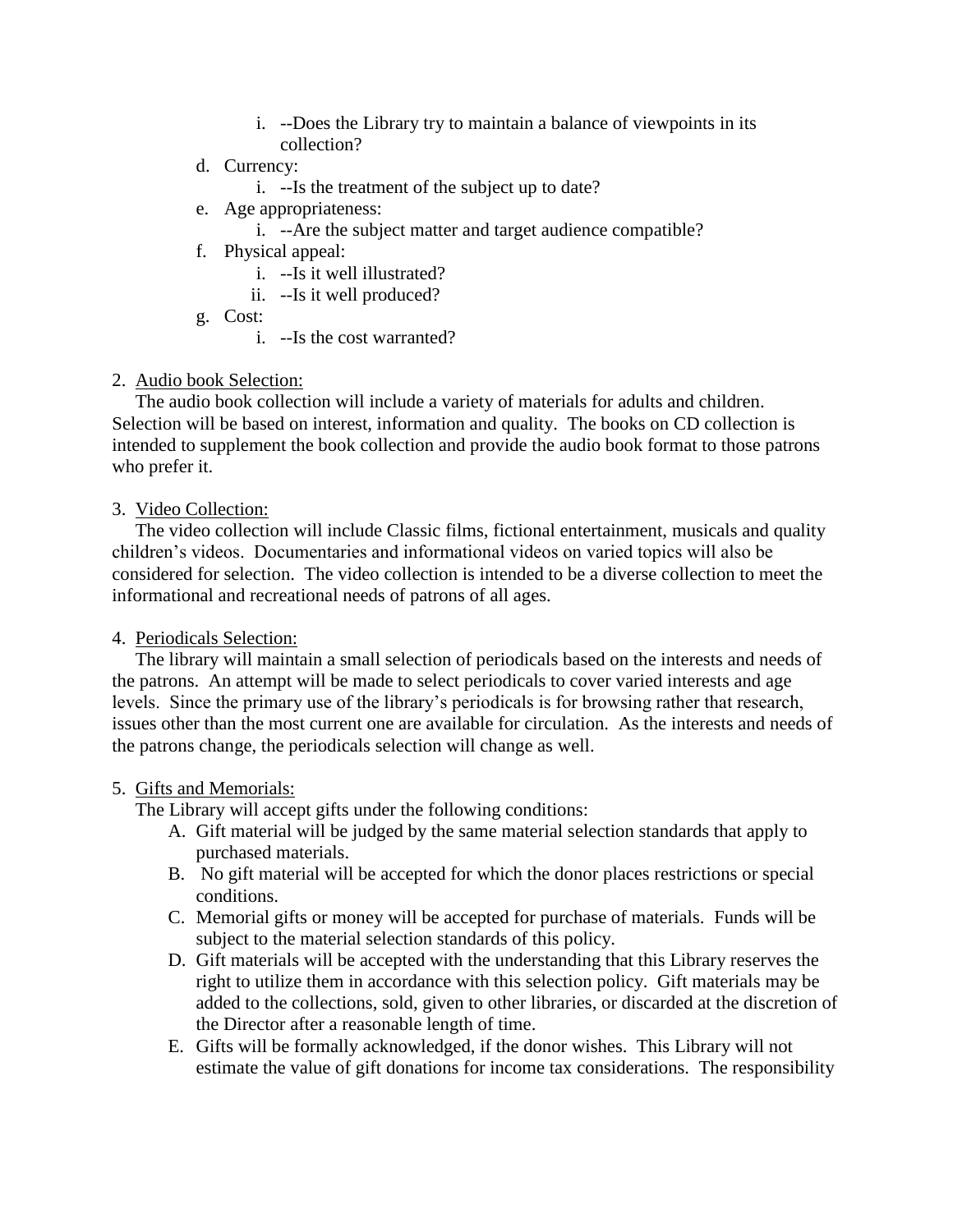for this process lies with the donor. (See attached form titled Guidelines for Book Values, which may be reproduced for our patrons.).

- F. Gifts of money, real property, and/or stock will be accepted if conditions attached thereto are acceptable to the Board of Trustees and are in accordance with all pertinent laws.
- G. Personal property, art objects, portraits, antiques, and other museum objects will not be accepted or will be accepted only on the condition that they may be sold, given away, or discarded at the discretion of the Trustees and the Library Director.
- H. Gift materials will be acknowledged with a bookplate, plaque or label, as appropriate.
- I. Money donated for memorial materials will be used in one or more of the following ways:
	- a. Memorial donations may be used to purchase specific items recommended by the donor and approved by the Trustees.
	- b. Memorial donations may be used to purchase items in specific areas, selected by the Trustees to reflect the interests of the honoree.
	- c. Memorial donations may be deposited into the Library's banking account and used in a way deemed appropriate by the Trustees.
- J. Whenever possible, memorials will be acknowledged with a bookplate, plaque, or label, as appropriate.